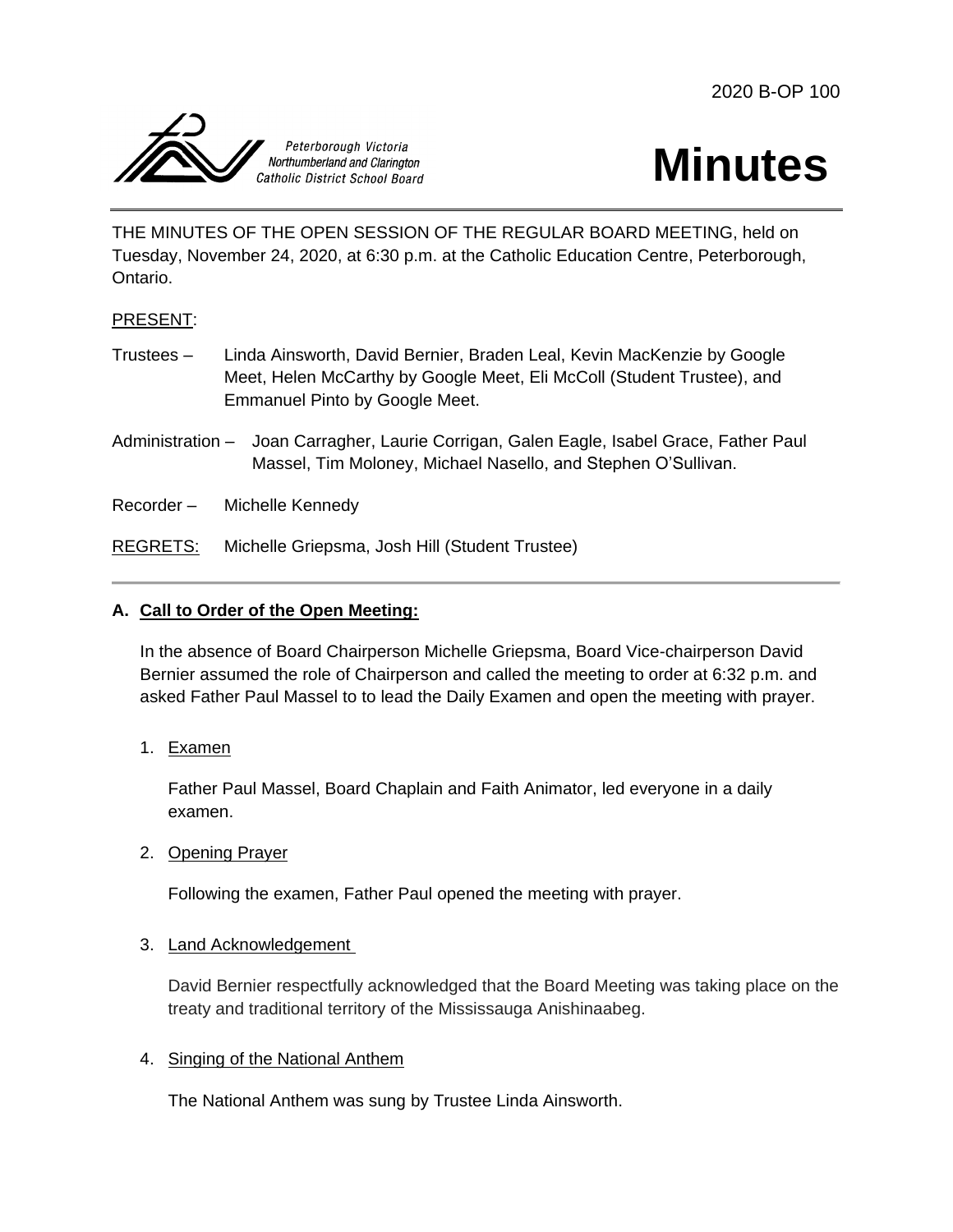**MOTION:** Moved by Braden Leal, seconded by Linda Ainsworth that Board Chairperson, Michelle Griepsma, be excused from the meeting.

## Carried.

David Bernier welcomed the Principal representatives, Shelley Adair, Principal at Monsignor O'Donoghue Catholic Elementary School, Peterborough, Tammy Rutter, Principal at St. Mary Catholic Elementary and St. Pope John Paul II Catholic Elementary in Lindsay, and all visitors online.

- 5. Approval of the Agenda
	- **MOTION:** Moved by Linda Ainsworth, seconded by Braden Leal that the Agenda be approved.

Carried.

## 6. Declarations of Conflicts of Interest

There were no of conflicts of interest declared.

- 7. Approval of the Minutes of the October 27, 2020 Regular Board Meeting.
	- **MOTION:** Moved by Braden Leal, seconded by Emmanuel Pinto that the minutes of the October 27, 2020 Regular Meeting be approved.

Carried.

8. Business Arising Out of the Minutes.

There was no business arising from the minutes.

### **B. Reports from the Office of the Director and Student Trustees:**

1. Report from the Director of Education.

Michael Nasello gave the Director's Report, including the following highlights:

 As we end our liturgical year, we get ready for advent and spread hope through care and compassion for others.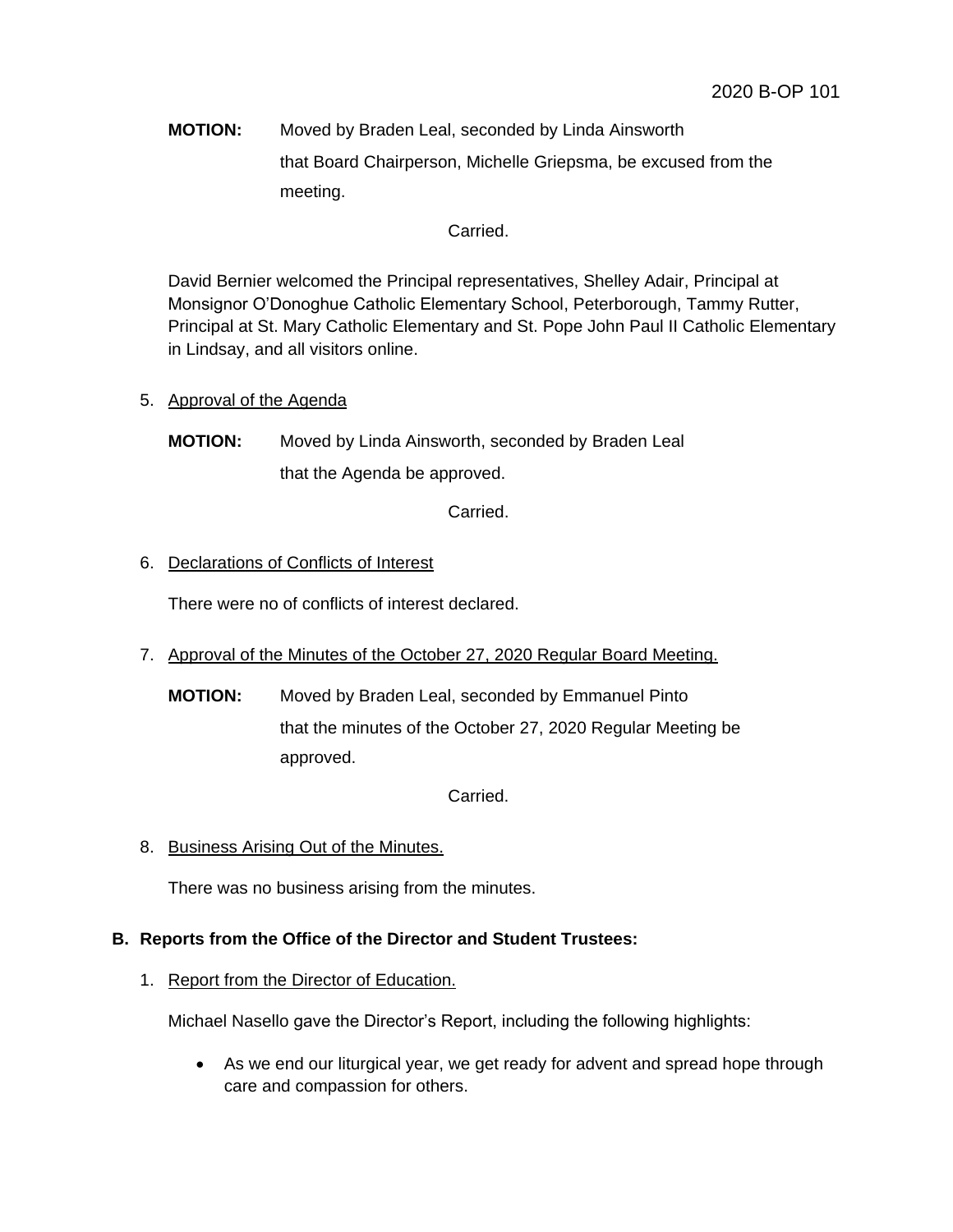- We pray for the repose of the soul of Brett LeBlanc who tragically died this week. Brett was a graduate of St. Anthony Catholic Elementary and St. Mary Catholic Secondary. Condolences have been sent to the family and the President of Trent University on behalf of PVNC Catholic DSB.
- An Advent Mass was recorded this week, celebrated by His Excellency, Bishop Miehm. The mass will be shared in the PVNC Catholic community through the board YouTube channel and will be celebrated virtually by classrooms throughout the board.
- Mental Health leads, Jennifer Angelo and Amy Hamu with Board Chaplain Father Paul Massel will host "To Light a Candle", an online event for the entire PVNC Catholic community on December 2 at 7 pm that will focus on the themes of advent, faith and wellness in pandemic times.
- First ever virtual Retirement Celebration was held on November 20<sup>th</sup>. Thanks were extended to those who helped to create and record the program for the 67 retirees.
- Toonies for Tuition collection will take place in our schools on November 27, 2020. Proceeds collected through the School Cash Online program will be forwarded to Canadian Catholic School Trustees' Association.
- The board experienced its first COVID-19 outbreak, as defined by Public Health, at Holy Trinity Secondary School. Superintendents Tim Moloney, Stephen O'Sullivan, and Joan Carragher and Communications Manager Galen Eagle were commended for their support to the school and on the frontline, Mark Joly has calmly and confidently guided the school through an unsettling time.
- The second 'quadmester' began on November 13. A great deal of work by central staff and school staff went into a smooth transition thanks to graciousness and patience of parents and students.
- Board staff took part in Faith Day activities on the November 12 PA Day which began with an online liturgy to celebrate those who have gone before from our PVNC Catholic community. The day continued with professional development activities relating to a Ted Talk by Pope Francis on Earth's Ecology.
- The first part of the Student Leadership Retreat took place today with the student trustees leading the online session by hosting today's and upcoming sessions for their peers.
- The next session in the Catholic Leadership Development Series will take place virtually on Thursday, November 27 and will focus on deep learning.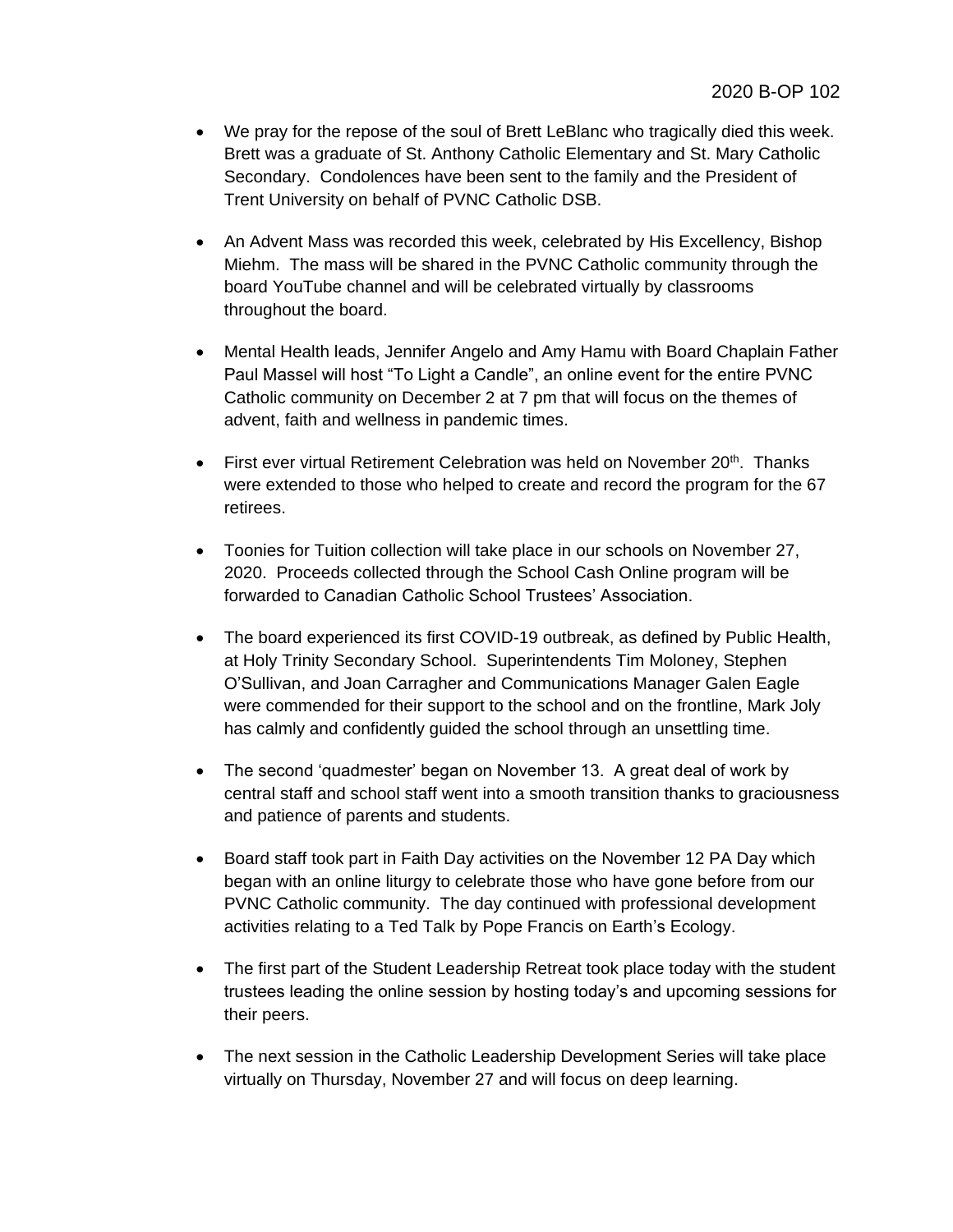The Board's Annual Meeting and election of officers will take place on Tuesday, December 1 at 4 p.m. followed by a celebration of the Eucharist at St. Peter-in-Chains Cathedral at 6:30 p.m. presided over by His Excellency, Bishop Daniel Miehm.

Following his presentation, Michael Nasello welcomed questions from the trustees.

## 2. Report from the Student Trustees.

Student Trustees Josh Hill and Eli McColl gave the Student Trustee report:

- As November ends, students realize the importance of health and safety, as washing hands, sanitizing, and wearing masks have become part of their basic routine
- Student leadership and school staff continue to promote school spirit as the new quadmester began this month
- During Caring and Safe Schools Week students reported many heartwarming events.
- At the Student Council Liaison Committee Meeting, Superintendent Mr. Moloney engaged with us about Bullying prevention and intervention and what we can do as student leaders to help our schools feel safe and ensure students feel welcome.
- The first session of the "Voices that Heal" student retreat series had Dr Joti Samra speak to us through Google Meet us about our mental health. She empowered us to check in on ourselves and others and impressed the importance of sleep, balance of home, work and school work, and friends.
- School communities continue to ignite hope for students, keeping everyone safe and engaging.

Following the report Eli McColl answered questions from the trustees.

# 3. Report from the Manager of Communications.

The Manager of Communications, Galen Eagle presented the board's newsletter for November and highlighted the following topics:

- Introduction of the student trustees, Eli Mcoll, Junior Student Trustee and Josh Hill, Senior Student Trustee who are working through challenging times to keep connected with students throughout the system.
- Announcement of Joan Carragher as Director of Education
- United Way Campaign 75% of the board's goal has been met so far. There will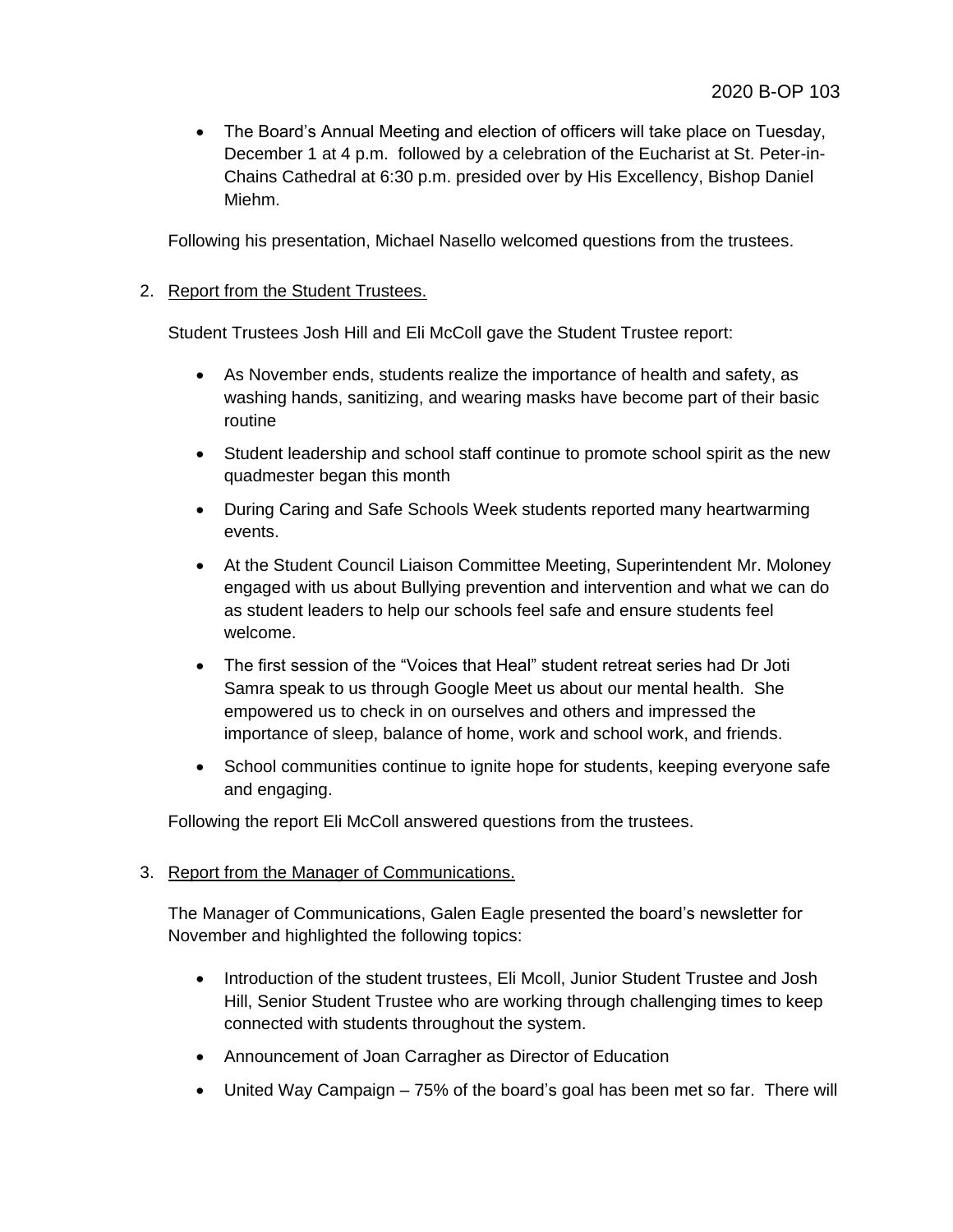more communications to come to encourage all who can, to give.

- The first ever virtual retirement event took place with its Premiere on YouTube. At the time of the meeting, there were 450 views of the pre-recorded video, which will stay posted on the web through to the Christmas break.
- "We are all wonderfully made." poster and messaging was launched during Safe and Caring school week. Posters have been delivered to the schools that iterate the message that all are welcome in PVNC Catholic communities, not just for one week, but always.

### **C. Presentations:**

1. Update on Transition to Quadmester Two.

The Director of Education, Michael Nasello provided an update to the Board through a powerpoint presentation that updated trustees on the recent transition and shared planning for the transition in the next quadmester which ends on January 29. A transition survey will open for parents at the beginning of December which will take into account needs for the second half of the year. Mr. Nasello noted that there are currently 1,386 elementary students and 950 secondary students enrolled in the St. Thomas Aquinas Catholic Virtual School.

The Director also provided updates to graduate requirements. The EQAO literacy requirement has been waived for those who are scheduled to graduate in June, 2021 and the number of hours of community service has been reduced from 40 to 20 hours.

Following his presentation, Michael Nasello answered questions from the trustees.

#### **D. Programs and Services:**

#### **E. Business, Finance and Governance:**

#### 1. Ontario Catholic School Trustees Association (OCSTA) Open Session Report.

Trustee Linda Ainsworth reminded trustees about the upcoming OCSTA Catholic Trustees Seminar scheduled for January 16, 2021, and reported on communications that were sent out by OCSTA regarding two private members' bills about food education and Fetal Alcohol Spectrum Disorder training for educators.

2. Trustee Professional Development, OCSTA Virtual Catholic Trustees Seminar, January 16, 2021.

**MOTION:** Moved by Linda Ainsworth, seconded by Braden Leal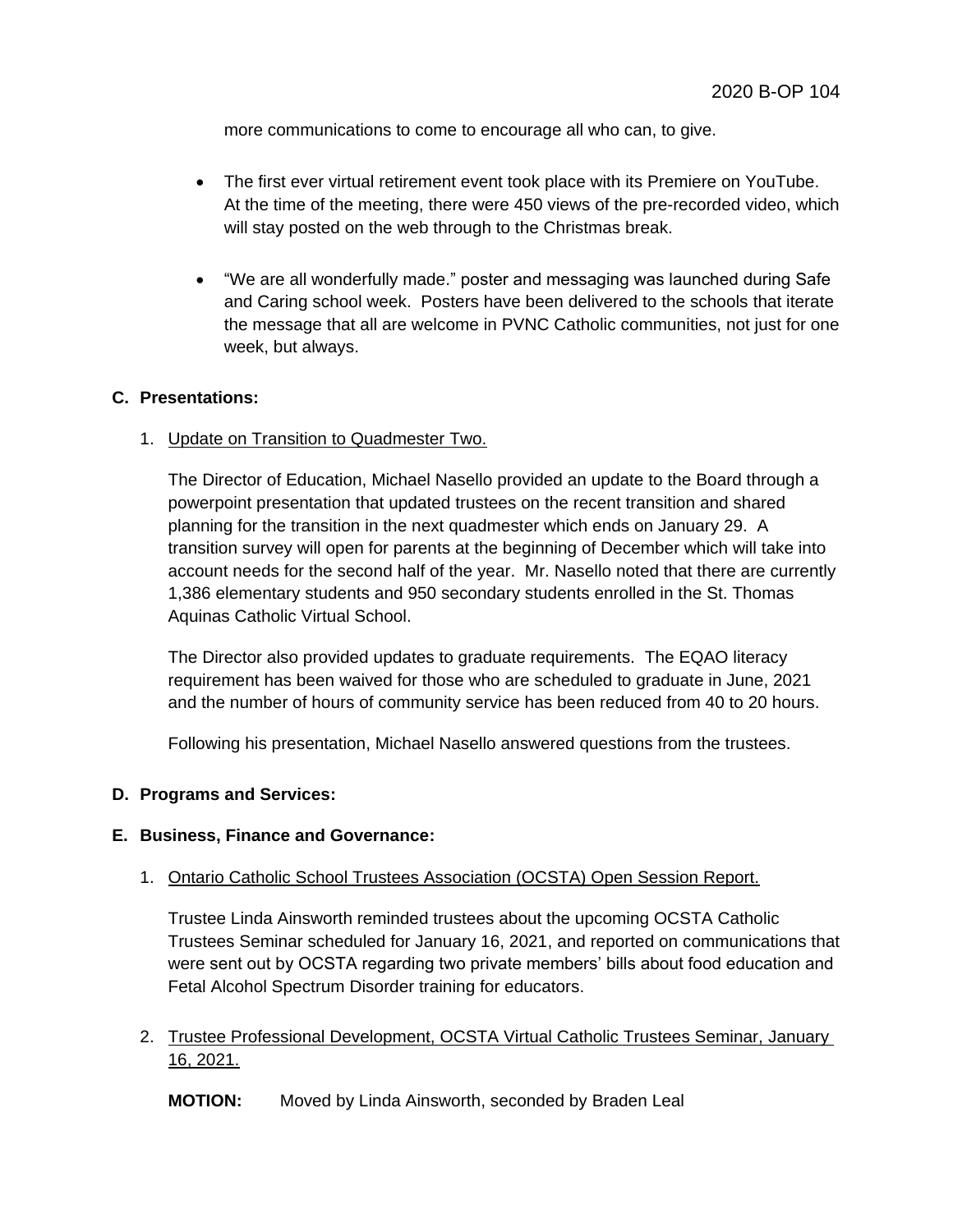that Trustees wishing to do so, be authorized to attend the Ontario Catholic School Trustees Association (OCSTA) Virtual Catholic Trustees' Seminar on January 16, 2021.

Carried.

- 3. Recommended Action from Committee of the Whole, November 9, 2020: 2019-2020 Financial Variances and Transfers of Accumulated Surplus.
	- **MOTION:** Moved by Linda Ainsworth, seconded by Braden Leal that the Board
		- 1) Receive the variance report for the 2019-2020 fiscal year; and
		- 2) Approve the noted transfers of Accumulated Surplus Available for Compliance in the chart contained below.

Carried.

- 4. Recommended Action from the Committee-of-the-Whole, November 9, 2020: Use of Accumulated Surplus in 2020-2021.
	- **MOTION:** Moved by Linda Ainsworth, seconded by Kevin MacKenzie

that the Board authorize Administration to exceed the 2020-2021 approved budget for the expenses related to re-opening and operating during the COVID-19 pandemic, thereby increasing the in-year deficit to a maximum of 3% of operating expenses, and to advise the Ministry of Education as required.

Carried.

- 5. Recommended Action from the Audit Committee, November 12, 2020: 2019-2020 Annual Report of the Audit Committee.
	- **MOTION:** Moved by Braden Leal, seconded by Linda Ainsworth

that the 2019-2020 Annual Report of the Audit Committee be received.

Carried.

6. Recommended Action from the Audit Committee, November 12, 2020: 2019-2020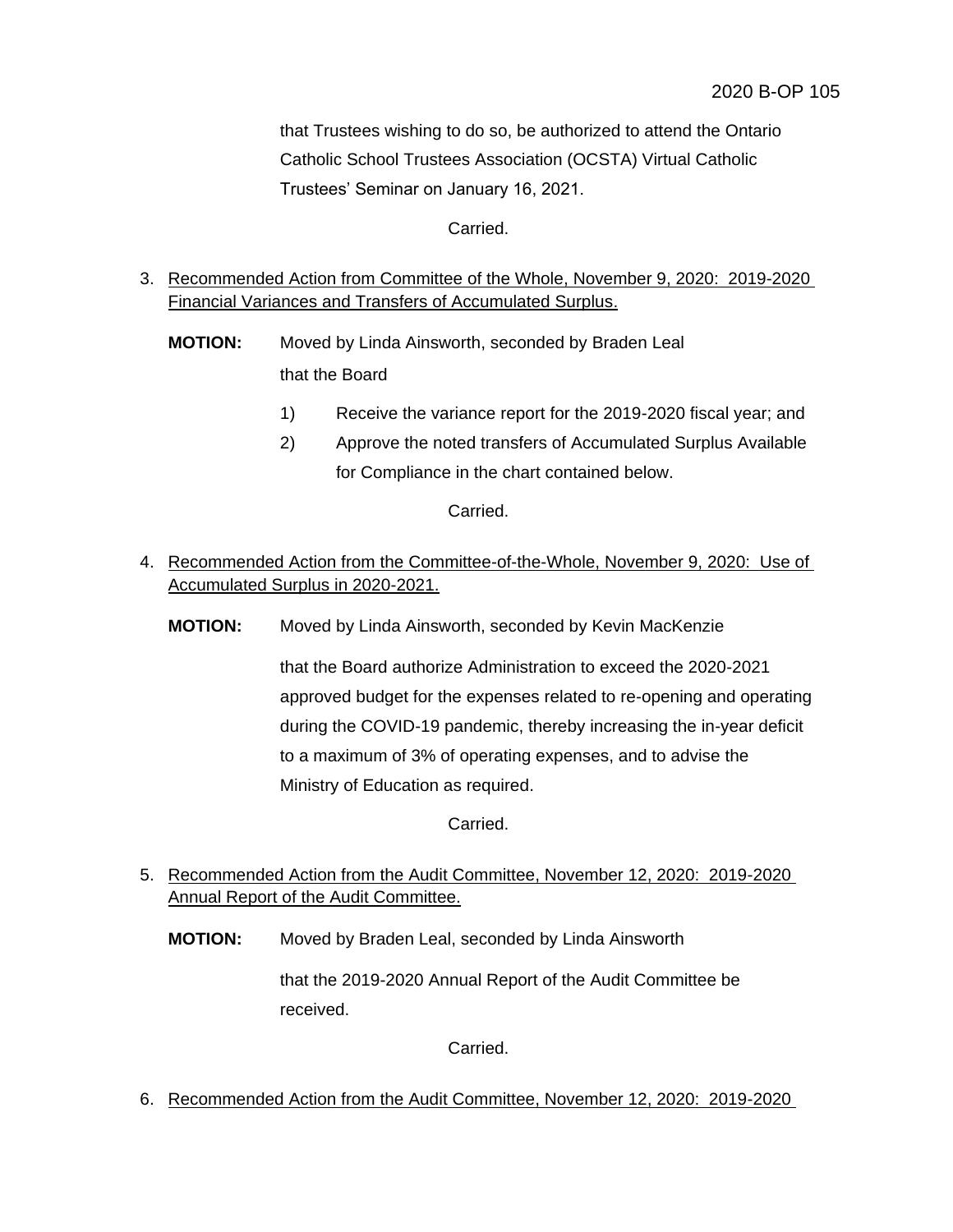## Audited Financial Statements.

**MOTION:** Moved by Braden Leal, seconded by Helen McCarthy that the 2019-2020 audited financial statements be adopted as presented.

Carried.

- 7. Use of Electronic Ballots for Annual Board Meeting Elections.
	- **MOTION:** Moved by Braden Leal, seconded by Helen McCarthy

that the Board approve an exception to the Board By-laws governing the election of officers and allow the use of electronic voting for the purpose of elections at the Annual Board Meeting on December 1, 2020.

Carried.

### **F. Human Resources:**

### **G. Policy Development:**

1. Recommended Actions from the Policy Development Committee Meeting, November 17, 2020.

**MOTION:** Moved by Emmanuel Pinto, seconded by Braden Leal

that the Board receive the report and recommendations from the Policy Development Committee dated November 17, 2020, for publication and implementation.

Carried.

- **H. Old Business:**
- **I. New Business:**
- **J. Bring Forward:**
- **K. Information Items:**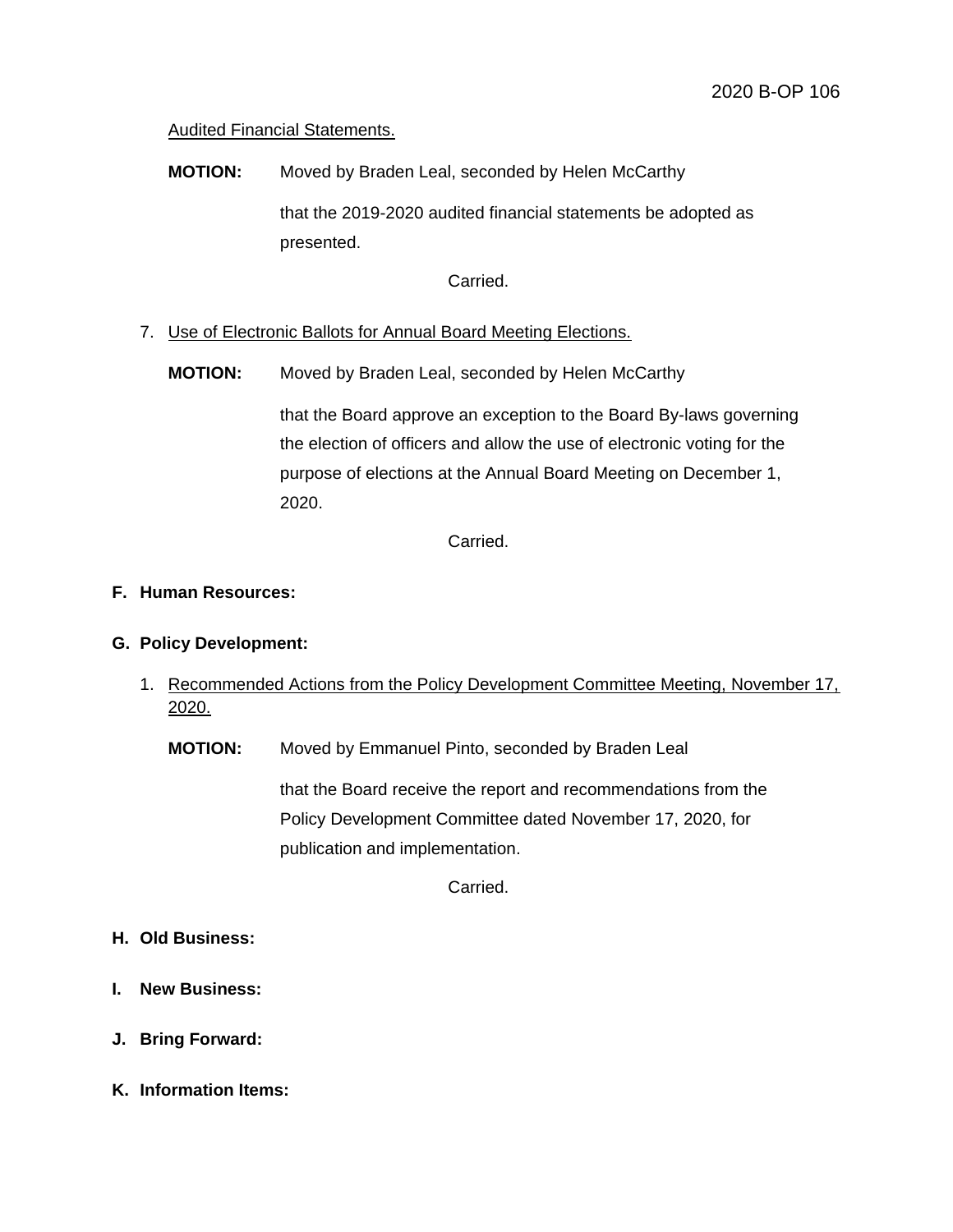## 1. Chairperson's Report

Due to the absence of the Board Chairperson from the meeting, no report was given.

### 2. Amendment to Regulation 463/97, Meeting Attendance.

Michael Nasello, Director of Education brought the amendment to Regulation 463/97 to the attention of the trustees. Trustees were made aware that the amendments waive the requirement of attendance of the Director of Education and Board Chairperson to be physically present at a Board meeting.

## 3. Update from WE.

The Director of Education Michael Nasello noted articles in the agenda package which were received from Craig Keilburger with a note of gratitude for the boards' support in the past. The articles note independent reports and investigations conducted on the operations of the WE organization.

## 4. Committee Chairperson's Report:

a. Catholic Parent Engagement Committee, November 2, 2020.

It was reported that there has been increased parent participation in the meetings due to the ability to join the meetings virtually. Planning is underway for the annual event in May, 2021.

b. Special Education Advisory Committee, November 19, 2020.

Trustee Helen McCarthy reported on discussions that included an update on ventilation in schools, welcome to the newly announced Director of Education, Joan Carragher and review of the Equity and Inclusive Education policy.

## **L. Future Meetings and Events:**

- 1. Board Meeting
	- a. Board Annual Meeting and Mass, December 1, 2020. Meeting, 4:00 p.m. at the Catholic Education Centre. Mass, 6:30 p.m. at St. Peter-in-Chains Cathedral, Peterborough.
	- a. Board Meeting Open Session, December 15, 2020, 6:30 p.m. (In-camera Session, 6:00 p.m.)
- 2. Board Standing Committee Meetings: (Listed in chronological order.)
	- a. Chairperson's Committee, December 7, 2020, 4:30 p.m.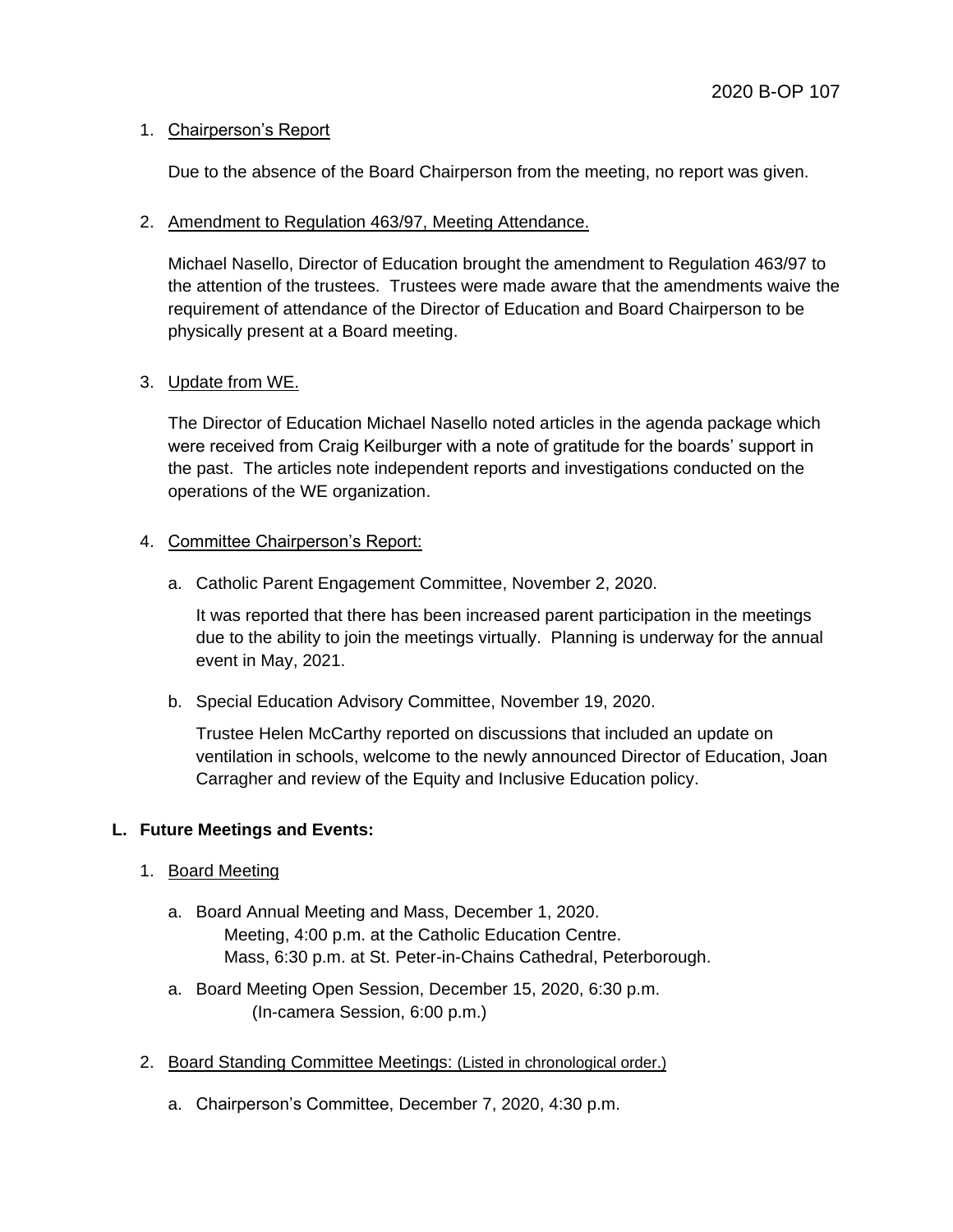- b. Committee-of-the-Whole, December 7, 2020, 6:30 p.m.
- c. Policy Development Committee, February 2, 2021, 6:30 p.m.
- 3. Other Committee Meetings: (Listed in chronological order.):
	- a. French as a Second Language Advisory Committee, November 25, 2020, 4:30 p.m.
	- b. First Nation Métis and Inuit Advisory Committee, December 8, 2020, 6:30 p.m.
	- c. Student Council Liaison Committee, December 15, 2020, 4:15 p.m.
	- d. STSCO Governance Committee, January 13, 2021, 3:00 p.m.
	- e. Special Education Advisory Committee, January 14, 2021, 6:30 p.m.
	- f. Accessibility for All Committee, February 2, 2021, 1:00 p.m.
	- g. Faith and Equity Advisory Committee, February 11, 2021, 6:30 p.m.
	- h. Catholic Parent Engagement Committee, February 17, 2021, 6:30 p.m.
	- i. Audit Committee, TBA.
	- j. Supervised Alternative Learning Committee, TBA.
- 4. Board Events:
	- a. Catholic Leadership Development Series Session #2, November 26, 2020. (Virtual Event)
	- b. Toonies for Tuition Board-wide Fundraising Day, November 27, 2020.
	- c. OCSTA Catholic Trustees' Seminar, January 16, 2021.

## **M. Conclusion:**

- 1. Report from the In-camera Meeting
	- MOTION: Moved by Braden Leal, seconded by Linda Ainsworth

that the Board approve the actions and the discussions arising from the November 24, 2020, in-camera session, as follows:

- A. Call to Order:
	- 1. Opening Prayer
	- 2. Motion for the Approval of agenda.
	- 3. No conflicts of interest declared.
	- 4. Motions for the approval of the minutes from the October 27, 2020 Regular In-camera meeting and from the October 31, 2020, Special, Double In-camera meeting.